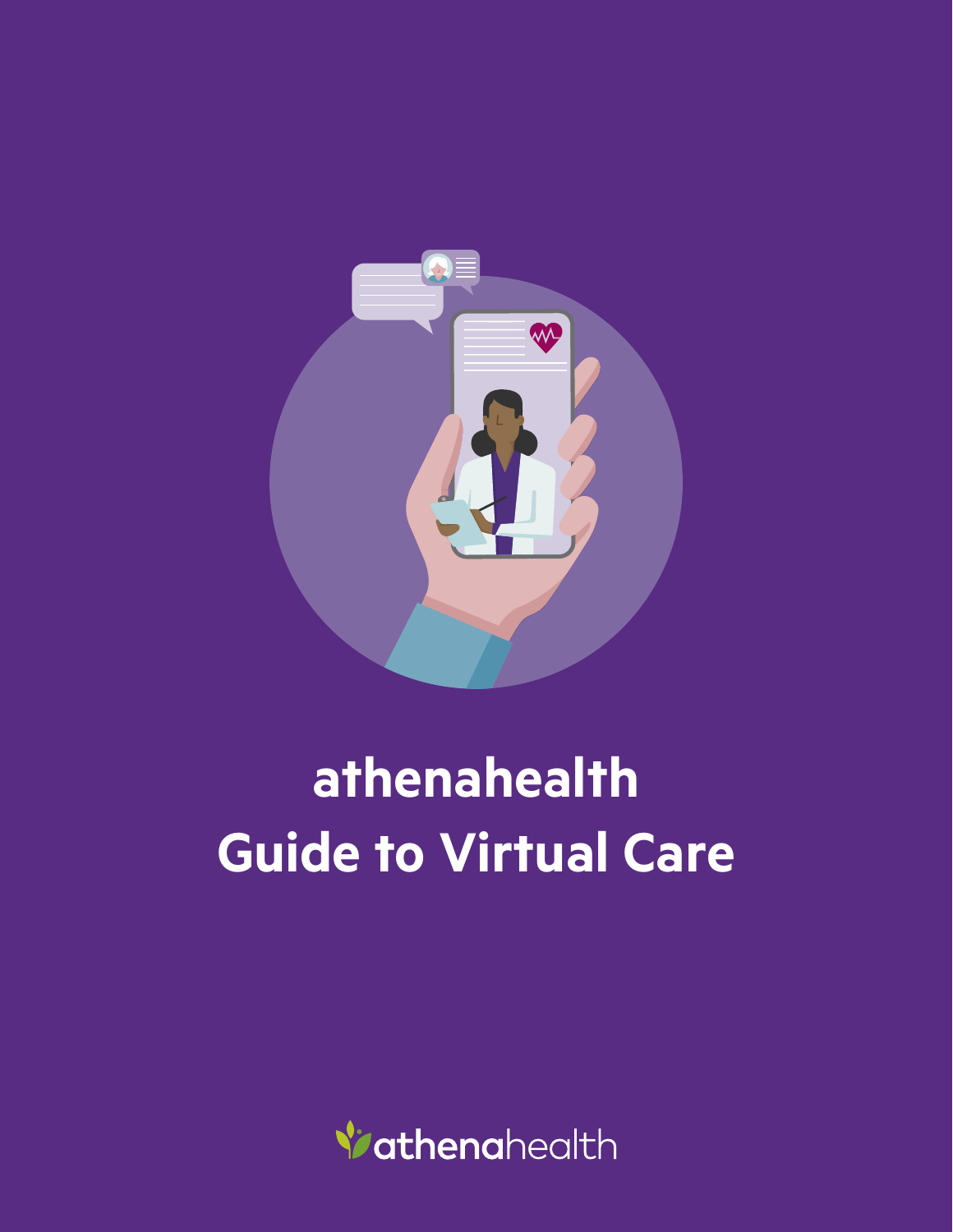# **Contents**

| Make use of flexible, convenient                        |
|---------------------------------------------------------|
| Expand access to care with<br>customized support 4      |
| Embrace telehealth for<br>value-based care initiatives6 |
| Use telehealth for specific                             |
|                                                         |
| Citations and endnotes 9                                |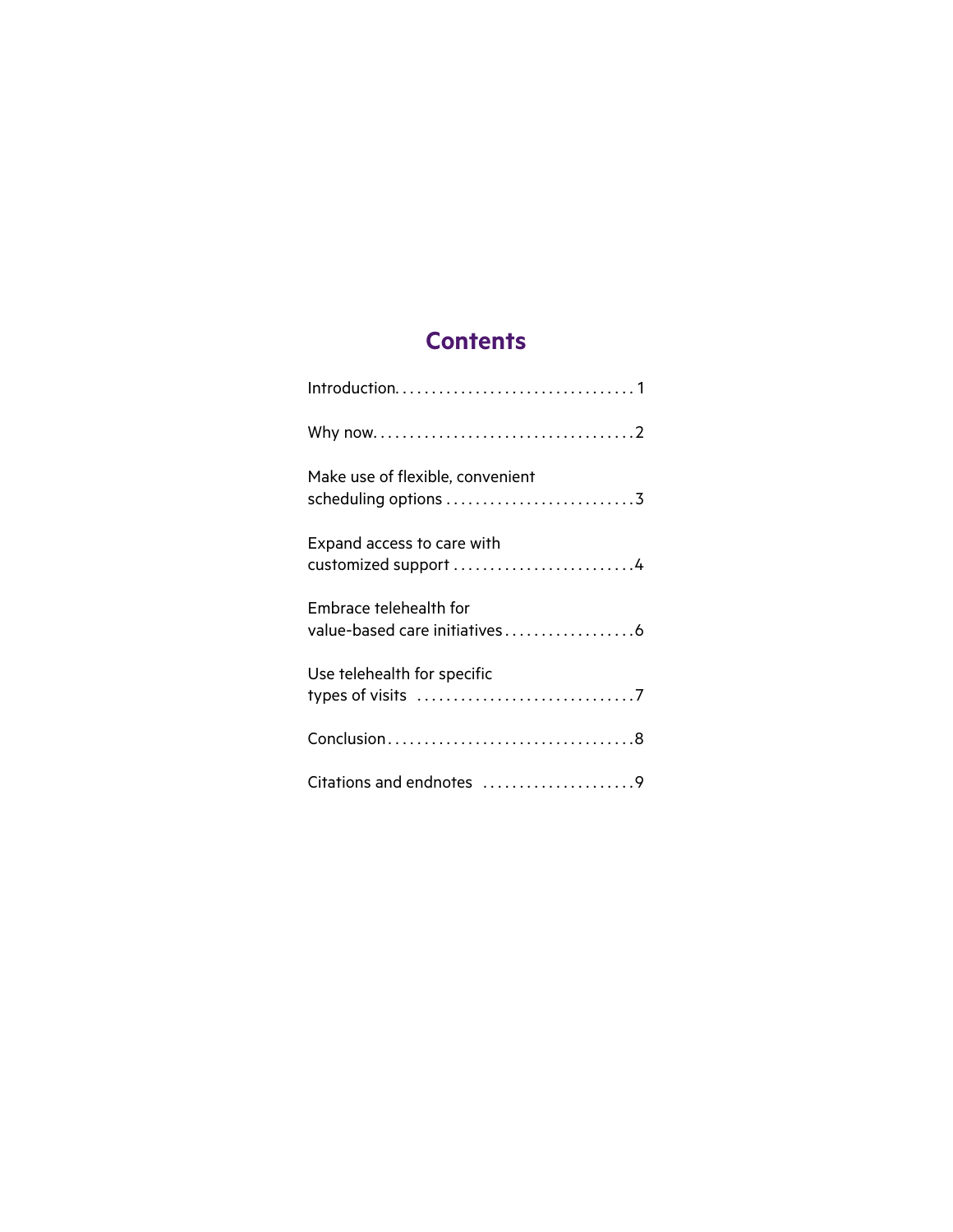

In the face of the COVID-19 pandemic, healthcare organizations turned to telehealth in record numbers to deliver needed care. The growth in telehealth adoption isn't likely to be a temporary pandemic change, however. Spurred on by shifting attitudes toward virtual care and new telehealth reimbursement rules, many organizations view virtual care as an essential way to meaningfully engage patients.

**Virtual care offers providers and patients new ways to think about healthcare, including:**

- More convenience and flexibility
- Expanded access to care for different patient populations
- Opportunities to build deeper relationships between patient and provider
- Shorter, more frequent check-ins for preventive care and chronic care management

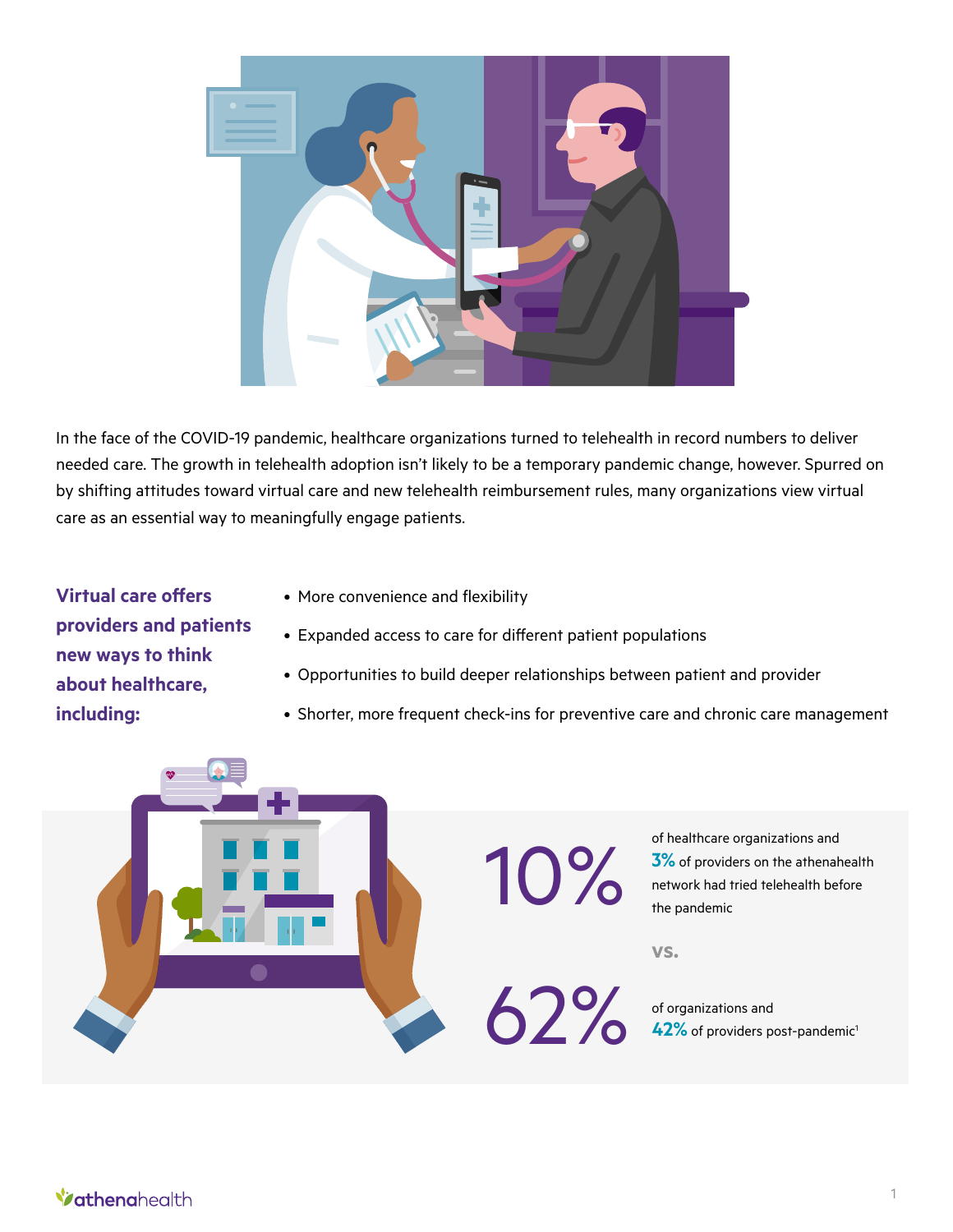# **Why now?**

Virtual visits are up nationwide, and it's clear that telehealth isn't going away any time soon. Increased adoption of telehealth is driven by a number of factors, including:

# **1. The COVID-19 pandemic caused an abrupt but lasting shift in the ways we offer and receive care.**

When the pandemic and virus-related lockdowns meant that it was suddenly no longer possible to see all patients in-person, healthcare organizations turned to telehealth to allow them to keep providing care safely. Providers and patients alike have been pleasantly surprised by the quality and range of care possible and will continue to use telehealth when appropriate. Virtual care is no longer seen as a stop-gap measure.



## **2. Changing reimbursement models for telehealth have made it financially viable.**

Before the pandemic, only 10 states required telehealth payment parity.<sup>2</sup> But in March 2020, the Centers for Medicare & Medicaid Services announced that as long as COVID-19 remained a public health emergency, they would pay organizations the same rate for virtual visits, including phone-only visits, as they do for in-person patient care.<sup>3</sup>

Many other payers followed suit, and telehealth has become a financial lifeline to organizations struggling with decreased visit volumes and lost revenue. With CMS making some telehealth reimbursement rule changes permanent,<sup>4</sup> virtual care is here to stay.

# **3. Healthcare organizations, not patients, are leading the change.**

Our research shows that organizations' decisions drive adoption of telehealth among patients. When organizations encourage virtual visits, patients across demographic groups will adopt them.<sup>5</sup> What matters most is that organizations provide patients the resources and support they need to access virtual care without friction.



Beginning in 2020, athenahealth has been conducting research into the use and impact of telehealth. The research includes analysis of de-identified data from across athenahealth's network of customers as well as conversations with providers. **The insights in this guide are based on that research and shed light on how you can take advantage of virtual care delivery going forward.**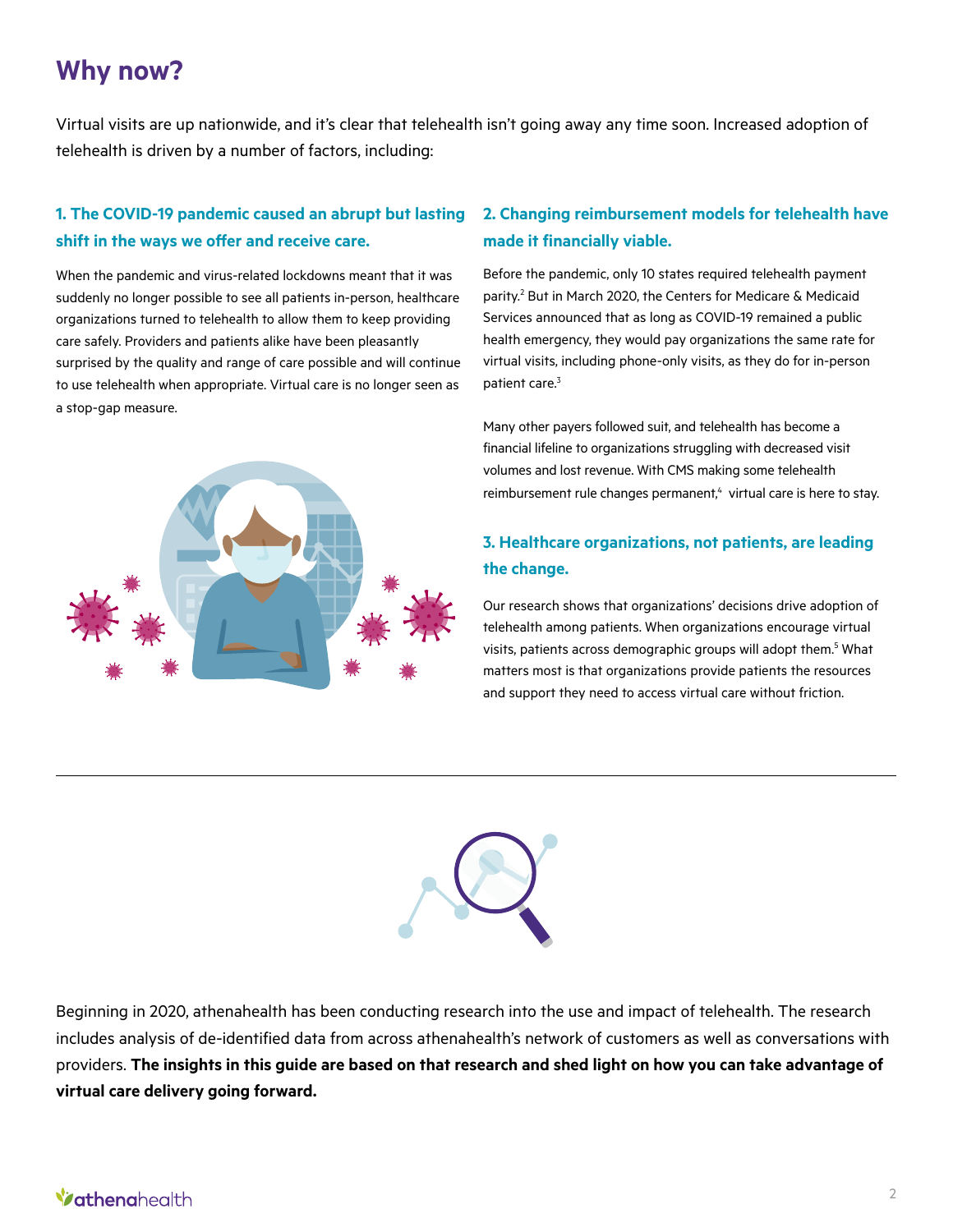# **Make use of flexible, convenient scheduling options**

#### **Insight**

Virtual care offers a different kind of care — focused, efficient, and convenient. Now that patients have had a chance to experience virtual care and see the quality firsthand, they are increasingly enthusiastic.

Put simply, telehealth is convenient for both patients and providers. Everyone saves valuable time, avoiding unnecessary commutes to and from the clinic, and patients can seek healthcare without disrupting their lives by seeing providers after work or on the weekends.

Our research shows that patients particularly want to use telehealth for last-minute questions and appointments. Virtual visits are more likely to be scheduled for the same day compared to in-person visits.<sup>6</sup> Virtual after-hours visits are popular, too, as patients can squeeze them in around after-school events and family dinners.

As healthcare moves toward value-based care models, both patient experience and health outcomes will be key drivers of revenue. Patient satisfaction is essential for future success, and more than anything, patients want the convenience that telehealth offers.

### **Tactic**

Offer a range of flexible, convenient options for telehealth visits. Reserve some telehealth timeslots for same-day appointments and last-minute questions. Instead of adding new evening or weekend appointments to your schedule, convert existing after-hours appointment slots from in-person to virtual visits. Proactively offer these telehealth appointments to patients when they schedule.

### **Virtual visits are more likely to be scheduled same-day or after-hours**





Percent of visits scheduled same-day<sup>7</sup> Percent of visits scheduled after hours<sup>8</sup>

#### **Provider perspectives**

"The key to telehealth is convenience for the families. When parents know that they've got an option where their child can be cared for, that a good conversation can be had, and they've been heard and their concerns have been addressed — it's been amazing."

– Jeff Drasnin, M.D. and president of ESD Pediatric Group

"Convenience is everything for a working person, when there are two people working and a family and all that. If you commute an hour, the last thing you want to do is leave work, drive 45 minutes to the doctor, and then realize you also have to go to the grocery store. There is a demand after-hours for self-scheduling if you want to make yourself available. And after all, if you're going to take care of people as a primary care doctor, you are taking care of them after-hours."

– Scott Maurer, M.D. and practice owner

"The funny thing is, we started getting more and more patients in clinic and there is a fair amount of pushback now. 'Why should I drive and go into the clinic when I could just sit on my couch and be watching TV?' So patients are actually, for the most part, a little resistant to going back to the clinic just because of the ease of telemed."

– Christian Zarnke, practice manager, Family Medical Home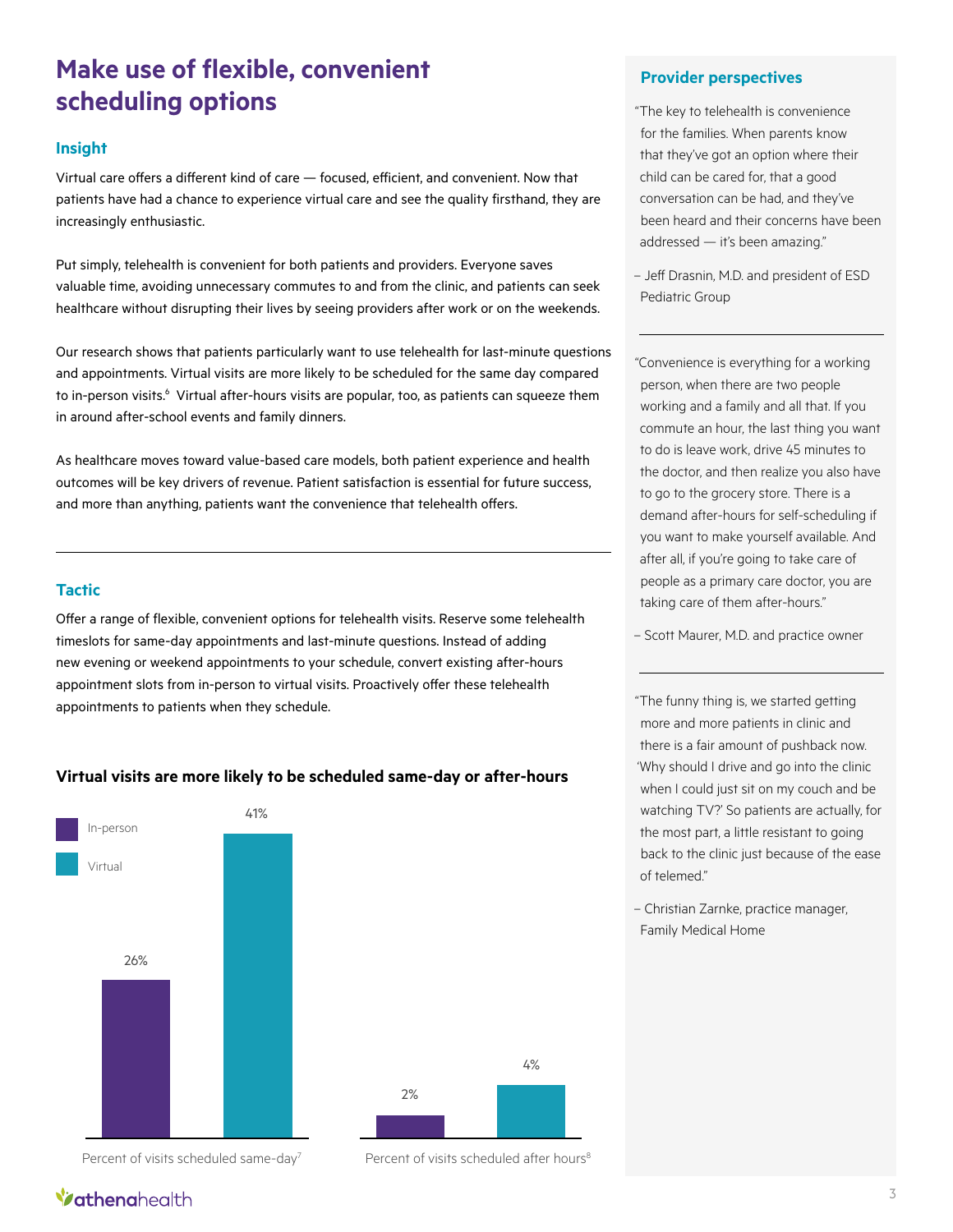# **Expand access to care with customized support**

## **Insight**

Telehealth could narrow or widen disparities in healthcare access — it depends on which organizations adopt it and how they support it. Across race and ethnicity, geography, and age, our research shows that telehealth adoption among patients is driven by organizations' rate of adoption and support.

Throughout the pandemic, Black and Hispanic/Latino patients were less likely than white patients to visit a primary care provider, but telehealth helped close this gap. Organizations that disproportionately serve Black and Hispanic/Latino patients adopted telehealth at higher rates, so those patients were more likely to have virtual visits across athenahealth's customer base.

Similarly, despite telehealth's seemingly high potential to serve more rural patients, rural patients were far less likely to use virtual care during the pandemic.<sup>9</sup> Again, this was because their healthcare organizations adopted it at lower rates among athenahealth customers.

Perhaps unsurprisingly, patients over the age of 60 are less likely to use telehealth than their younger counterparts. Only 8.8 percent of appointments were virtual for patients older than 60, compared to 12.2 percent of appointments for patients ages 31-60.<sup>10</sup> But older patients do use telehealth when organizations encourage it, and they often become enthusiastic adopters when they get the support they need.

## **Practices with higher proportions of Black or Hispanic/Latino patients are more likely to schedule visits virtually**



Percent of appointments held virtually

Percent of practice patient population that is Black or Hispanic/Latino<sup>10</sup>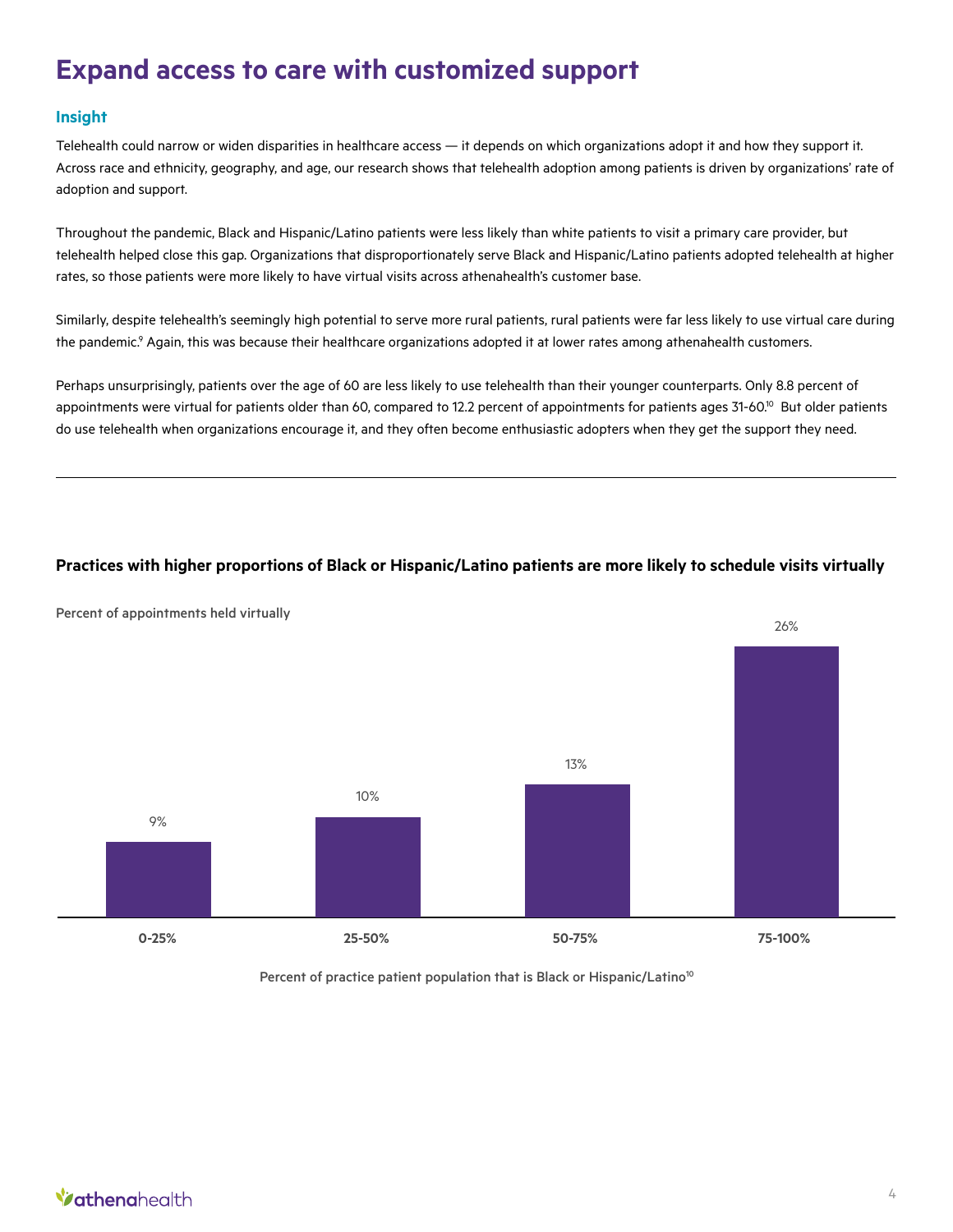#### **Tactic**

Encourage telehealth usage among all patient populations. The specifics of the approach may vary depending on the makeup of your patient population and what barriers they face to accessing care. Aim to address those barriers and reduce any other sources of friction for patients by offering a user-friendly experience.

Provide additional education and technical support for older patients. Train staff and make them available to provide both proactive and reactive assistance. Call patients ahead of their appointment to walk them through how to get on the platform and make sure video and audio are working.

Don't be afraid to get creative. If your patients face technical barriers like lack of internet access, laptop, or phone, try setting up an on-site telehealth kiosk to enable all patients to have access to safe virtual visits.

## **Despite telehealth's potential for rural patients, they were far less likely to access it during the pandemic. This was because their practice adopted it at lower rates**

Percent of patients with 1 or more visits $11$ 



## **How the right partner can help: athenaTelehealth**

athenaTelehealth embeds telehealth workflows within athenahealth's integrated EHR, revenue cycle management, and patient engagement solution. The HIPAA-compliant solution enables providers to meaningfully engage patients, and it's easy for patients to use, lowering one potential barrier to access. Here are some ways athenaTelehealth creates a simple, flexible experience for patients:

- No additional software or integration is required. A web-based patient platform means there are no new downloads and no additional platforms for patients and providers to learn.
- Connect to virtual visits from any computer or mobile device with a modern web browser and integrated camera.
- Receive visit reminders and communicate through the same communication channels patients are already familiar with — either email or text messaging, based on a patient's established preference.
- Staff can see when patients have joined the virtual waiting room and quickly initiate intake, minimizing wait time for patient and provider.
- Support for up to four-way group video calls allows care team members or caregivers to participate easily.
- The patient web application is available in both English and Spanish, including all application language, FAQs, and troubleshooting support.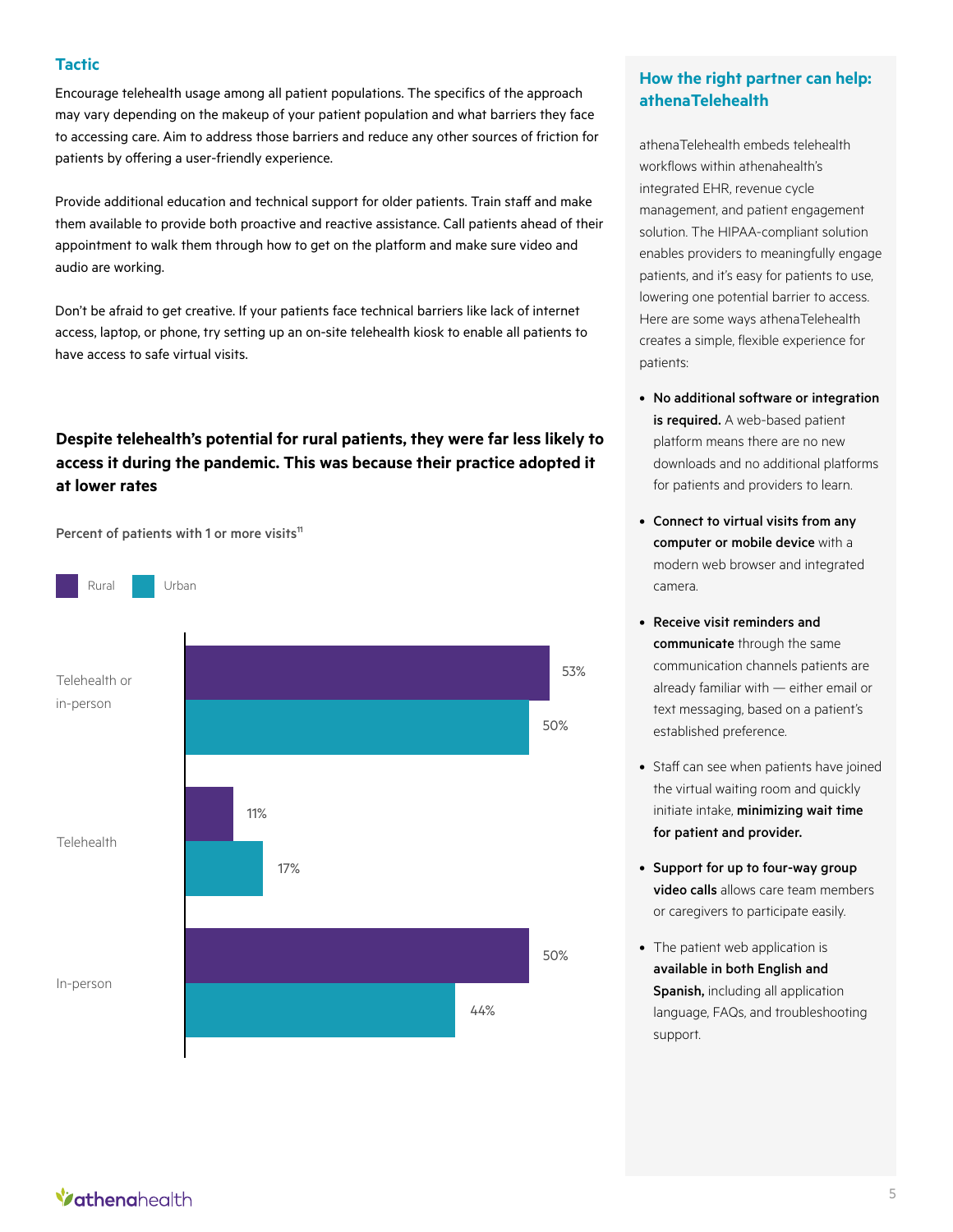# **Embrace telehealth for value-based care initiatives**

### **Insight**

Virtual care can be invaluable to capitated payments and Alternative Payment Models and should be an essential tool in value-based care. Our research found that across five major specialties including primary care, pediatrics, mental health, cardiology, and OB/GYN, virtual visits are more likely to be scheduled for shorter durations compared to in-person appointments.12

When visits are shorter, providers can see more patients in a day and check in with patients more often. This creates an opportunity for more frequent touchpoints with patients, allowing providers to build and maintain the deeper relationships with patients that are necessary for success with value-based care.

Quick telehealth visits also make it easier for patients to ask questions they might otherwise have put off or avoided. Heading off minor issues before they become major issues improves patient outcomes and lowers costs, diverting patients from more costly care settings like the emergency department.

Telehealth can also improve quality of care and patient outcomes, especially for patients with chronic conditions. Remote patient monitoring, for example, enables closer chronic care management and can help keep patients healthier.

### **Tactic**

Use virtual care for between-visit check-ins with high-risk patients and to manage preventive care for existing patients. Schedule shorter visits and more frequent touchpoints to form the deeper connections with patients that drive better patient outcomes and ultimately result in value-based care reimbursements.

Implement remote patient monitoring to keep an eye on patients with chronic conditions. Set up the tools and training patients will need to easily and accurately collect data about their health.



Percent of visits under 20 minutes<sup>13</sup>

## **Customer success story: How telehealth supports value-based care**

Dr. Scott Maurer, who owns his own primary care practice in Maryland, selected athenaTelehealth to conduct virtual visits during the COVID-19 pandemic. The embedded solution makes for a better experience for patients and provider, according to Maurer.

Telehealth offers Maurer the opportunity to check in with patients more often, laying the groundwork for a stronger patient-provider connection. "Telehealth allows me to care better for people because I can easily do a follow-up in a short interval. I can have more encounters with somebody who has difficult-to-solve problems," Maurer explained. "I can have deeper encounters because of what the world of value-based payment is doing. I'm able to do that with not as much effort as would ordinarily be required if my setting was purely in the office. It's easier for the patient, easier for the doctor."

Maurer is also able to check in with patients with chronic conditions more frequently and provide better care through remote patient monitoring. "Part of telehealth is remote monitoring. I'm doing a bunch of remote monitoring for blood pressure. I used to think, sure, I do as good a job as anybody, right? And so, really, what turns out is when you see somebody every six months, you really can't do a good a job."

Virtual care has been so effective that Maurer hopes to devote 50 percent of his practice's time to telehealth going forward, even in a post-pandemic world.

> 80% **of visits are now conducted via telehealth.**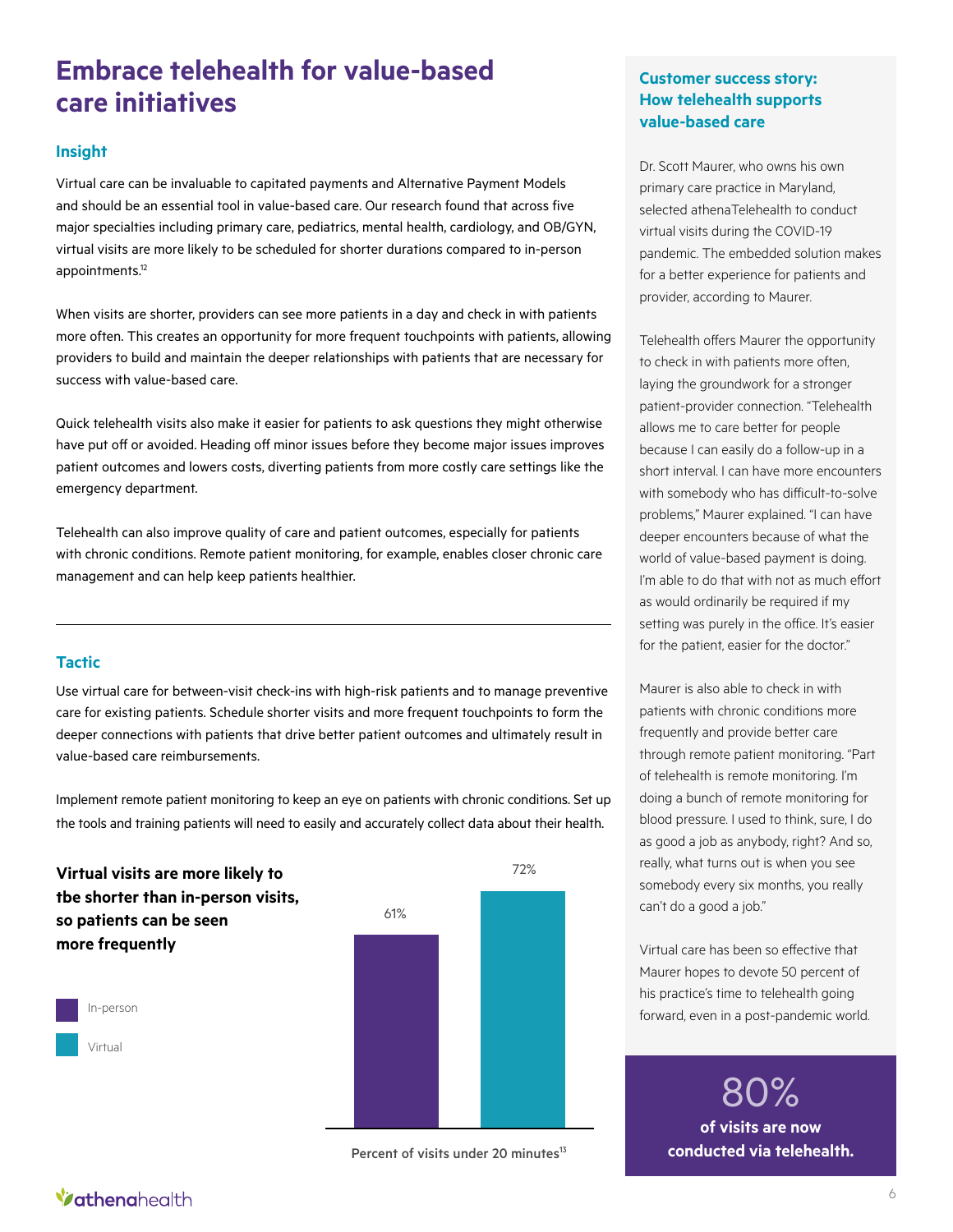# **Use telehealth for specific types of visits**

#### **Insight**

Telehealth is ideally suited for certain types of visits, like mental health, quick questions, and patient triage. Specialties like mental health and primary care have led the way with virtual care, conducting a higher percentage of their visits virtually than any other specialty, according to our research.<sup>14</sup> That might not come as a surprise, as most visits in these specialties revolve around patient-provider communication instead of the kinds of procedures that would necessitate clinic visits.

Mental health is an excellent use case for telehealth, as it rarely requires physical examination or lab tests. During the first few months of the pandemic, nearly half of mental health visits were held virtually.<sup>15</sup> Providers in other specialties can use quick telehealth visits for medication checks and follow-ups, which is particularly useful for managing patients with chronic conditions.

New telehealth reimbursement rules, especially those that allow payment for phone-only visits, allow providers to get paid for the virtual care — like check-ins and quick questions that they were already supporting without reimbursement.

#### **Tactic**

Offer virtual care for the visits it's well-suited to: mental health appointments, medication checks, prescription refills, and follow-up appointments. Beyond simply transitioning recurring mental health visits to telehealth, use after-hours and weekend visits for emergency situations or urgent concerns.

Schedule virtual follow-ups to review test results and lab work. Use virtual visits to follow up after you start a patient on a new medication or to check in when a patient needs a refill on a maintenance drug, instead of crowding the office with unnecessary in-person visits.

#### **Virtual visit adoption by provider specialty**



#### **Provider perspectives**

"I think as we go forward, a majority of our sick visits, follow-up visits, checking in, post-referrals — a large majority of our visits can still be virtual."

– Kemi Alli, M.D. and CEO, Henry J. Austin Health Center

"Telehealth is great for diabetes follow-up visits as well as for reviewing test results with patients. It is also great for managing depression and anxiety after medication adjustments, and I like using it to manage blood pressure medication adjustments when the patient has a reliable digital blood pressure cuff at home. It is often more convenient for the patient and may even lessen the no-show or cancellation rate."

– Dana Zweig, M.D., Bourne Family Medicine PC

"We've grown, both revenue-wise and size-wise, over the course of the pandemic in that we have far too many providers at this point to actually see 100% of our patients in-clinic. But I would say it's not so much a check box of, well, they need to get seen twice a year, whatever. It's more that for this appointment type, it's going to be handled over telehealth, and for this appointment type, it's going to be handled in-person."

– Christian Zarnke, practice manager, Family Medical Home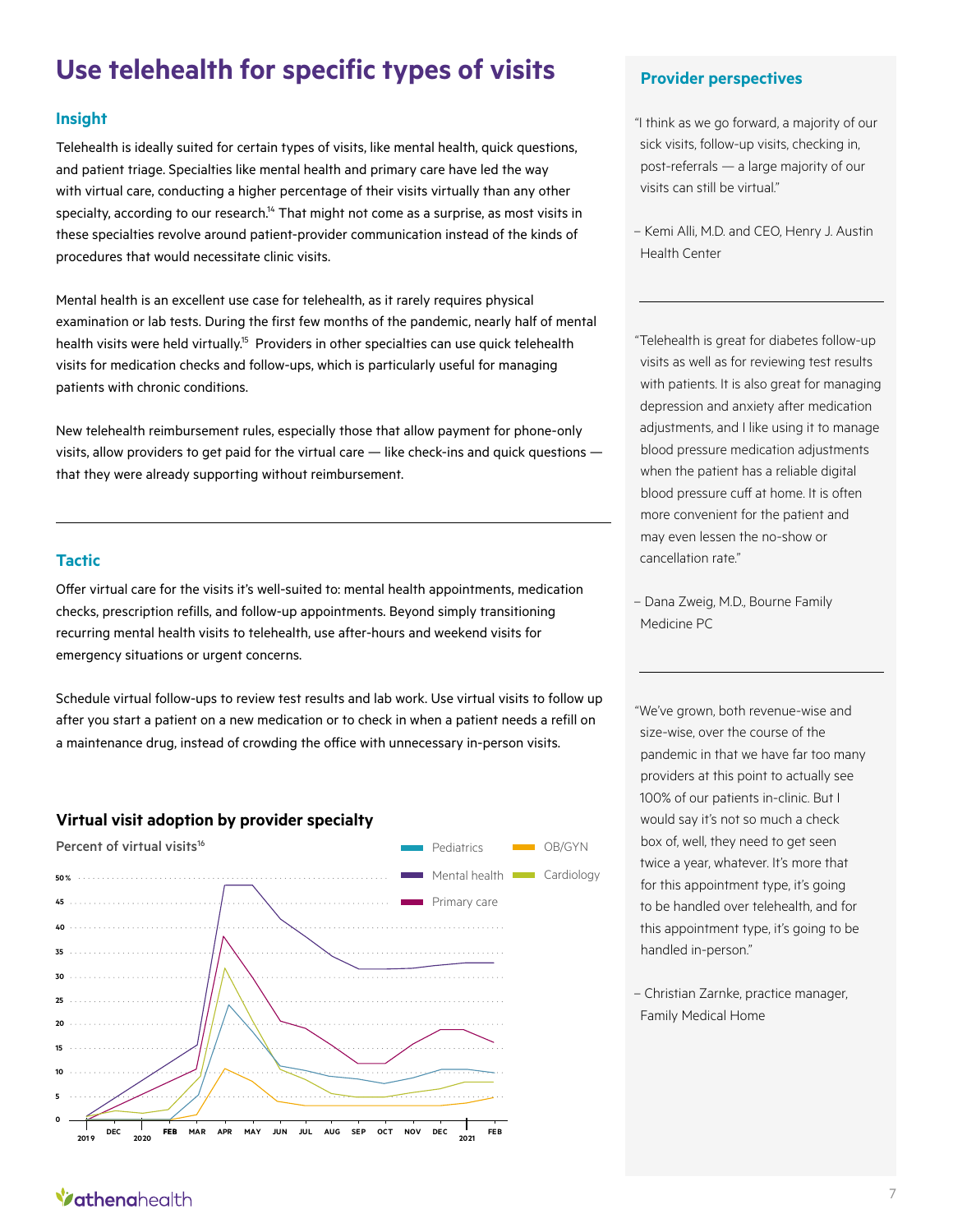

Whether you're hoping for more convenience and flexibility, trying to reach more of your patient population, or looking to build on value-based care initiatives, **virtual care will be an essential component of care delivery** going forward.

By putting the right strategies in place and finding the right telehealth partner, **virtual care empowers you to meaningfully engage your patients where they are and provide essential, high-quality care, all while improving your organization's financial performance.**

> **Ready to find out how the right telehealth partner can help you? Visit us at [athenahealth.com/solutions/telehealth-services](https://www.athenahealth.com/solutions/telehealth-services) to learn more.**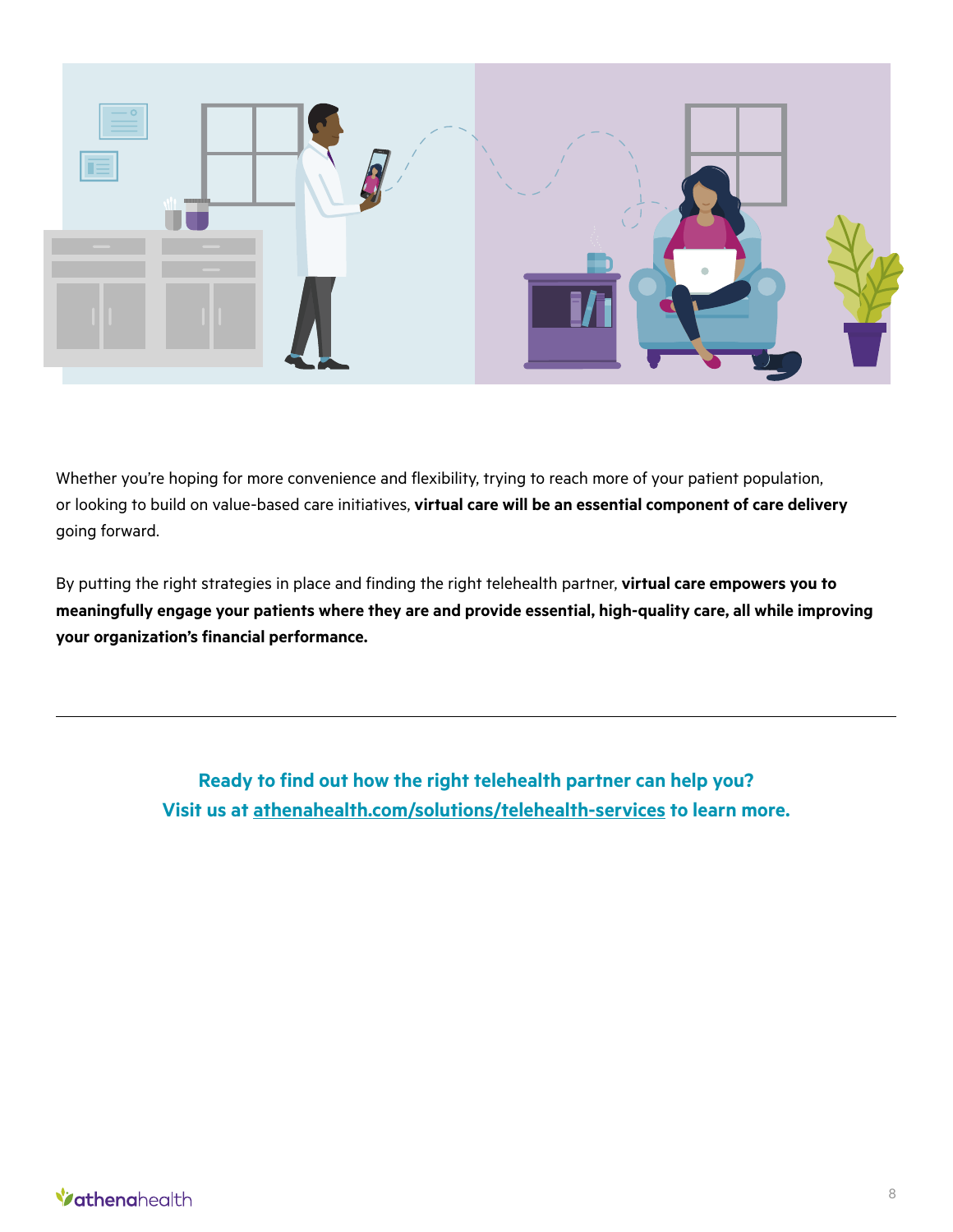# **Endnotes**

1. Based on 209 million appointments scheduled on the athenahealth network between January 1, 2020 and December 31, 2020.

2. Berg, Joel. "Report finds only 10 states provide true telehealth payment parity." December 5, 2019. https://medcitynews.com/2019/12/ report-finds-only-10-states-provide-true-telehealth-payment-parity/

3. "Medicare telemedicine health care provider fact sheet." March 17, 2020. https://www.cms.gov/newsroom/fact-sheets/medicaretelemedicine-health-care-provider-fact-sheet

4. Michael, Erin. "CMS makes some telehealth services permanent after COVID-19." December 10, 2020. https://www.healio.com/news/primarycare/20201210/cms-makes-some-telehealth-services-permanent-after-covid19

5. Based on 13.7 million appointments scheduled on the athenahealth network between November 1, 2020 and February 28, 2021; including primary care, pediatrics, mental health, OB/GYN, and cardiology.

6. Based on 10.9 million appointments scheduled on the athenahealth network between November 1, 2020 and January 31, 2021; including primary care, pediatrics, mental health, OB/GYN, and cardiology.

7. Based on 10.9 million appointments scheduled on the athenahealth network between November 1, 2020 and January 31, 2021; including primary care, pediatrics, mental health, OB/GYN, and cardiology.

8. Based on 16.4 million appointments scheduled on the athenahealth network between January 1, 2021 and March 31, 2021; including primary care, pediatrics, mental health, OB/GYN, and cardiology.

9. Based on ~14 million patients who visited a primary care provider in 2019 on the athenahealth network; metric = % of those patients who visited a PCP between mid-March and December 2020.

10. Based on 18.4 million appointments from 60,000 providers on the athenahealth network between November 1, 2020 and January 31, 2021.

11. Based on 14 million patients who visited a primary care provider in 2019 on the athenahealth network; metric = % of those patients who visited a PCP between mid-March and December 2020.

12. Based on 10.9 million appointments scheduled on the athenahealth network between November 1, 2020 and January 31, 2021; including primary care, pediatrics, mental health, OB/GYN, and cardiology.

13. Based on 10.9 million appointments scheduled on the athenahealth network between November 1, 2020 and January 31, 2021; including primary care, pediatrics, mental health, OB/GYN, and cardiology.

14. Based on 28.7 million checked-in appointments on athenaNet, March 16, 2020 – July 5, 2020.

15. Based on 28.7 million checked-in appointments on athenaNet, March 16, 2020 – July 5, 2020.

16. Based on 78 million appointments scheduled on the athenahealth network between November 1, 2019 – February 28, 2021.